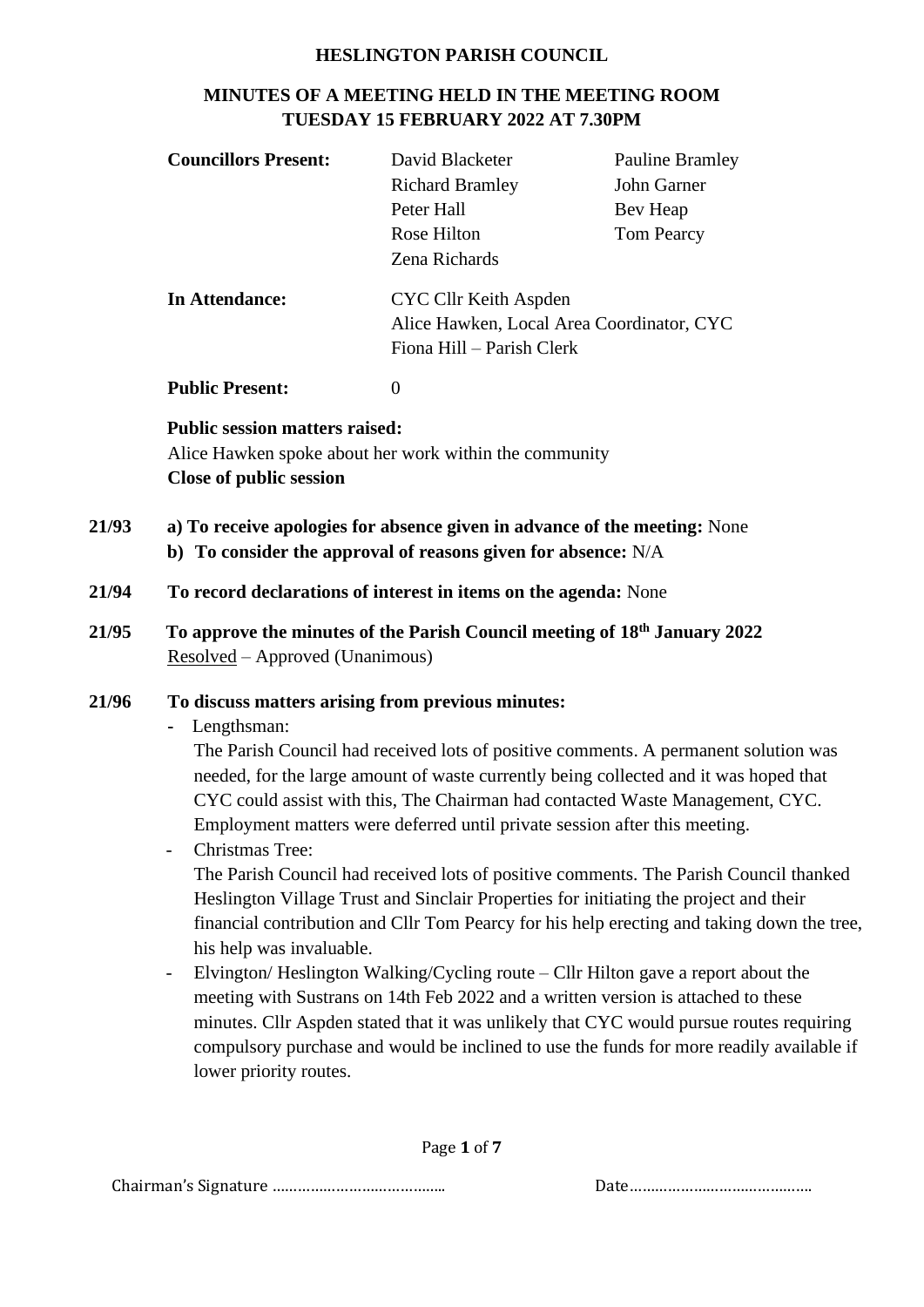#### **21/97 To report and make relevant recommendations on new planning applications:**

22/00118/TCA - Fell 2no. Cherry trees in a Conservative Area @ Lord Deramores Primary School

Resolved – No Objection, subject to guidance from the City of York Tree and Conservation Officers

#### **21/98 To discuss the Neighbourhood Plan**

CYC has confirmed the starting point as - going back to Regulation 14 (Pre-submission consultation and publicity) and moving through the subsequent steps Neighbourhood Planning Consultancy matters were deferred until private session after this meeting.

#### **21/99 To discuss financial matters with Responsible Financial Officer:**

- Bookkeeping for current year to date Parish Councillors had received a bank reconciliation totalling £48798.13, along with linked Income & Expenditure reports
- Financial Management:
	- Internal Controls

These were conducted and everything was found in order

- Payment Approval:

| Parish Clerk                    | Salary                     | $DDR \t f$ |              |
|---------------------------------|----------------------------|------------|--------------|
| Peter Heald                     | <b>Bench Refurbishment</b> |            | 1903 £750.00 |
| Lengthsman                      | Gloves, dustpan and brush  | 1904       | £10.29       |
| <b>Cllr Bramley</b>             | <b>Wheelbarrow Padlock</b> |            | 1905 £10.48  |
| <b>York Print Company</b>       | Newsletter                 |            | 1907 £97.00  |
| <b>Cllr Bramley</b>             | <b>Shed Padlock</b>        |            | 1908 £7.56   |
| <b>Heslington Village Trust</b> | Grant (Minute $21/102$ )   | 1909       | £500.00      |
|                                 |                            |            |              |

Cheques 1987, 1898, 1899 and 1906 were cancelled

#### **21/100 To receive reports from representative of outside bodies as follows:**

- Ward Councillors Cllr Aspden advised that there was a small amount of revenue budget let if there was a small scheme in need of funding. Cllr Aspden reported that the work widening of the footway at Heslington Hall bus stop to allow wheelchair and buggy access to now commence, as the waiver to use university land has now been obtained.
- North Yorkshire Police Report January 2022 at end of minutes
- Heslington East Community Forum NTR
- Good Neighbours Forum There is a meeting on 02 March 2022 and recent antisocial behaviour would be raised .
- Ouse and Derwent Drainage Board NTR
- Sportsfield Cllr Pearcy reported that the new cricket nets project started this morning
- Page **2** of **7** York Environment Forum – Cllr Hilton reported on a presentation of the work of York Community Energy. Discussion re renewal of membership March 2022. Resolved – The Parish Council agreed to discontinue membership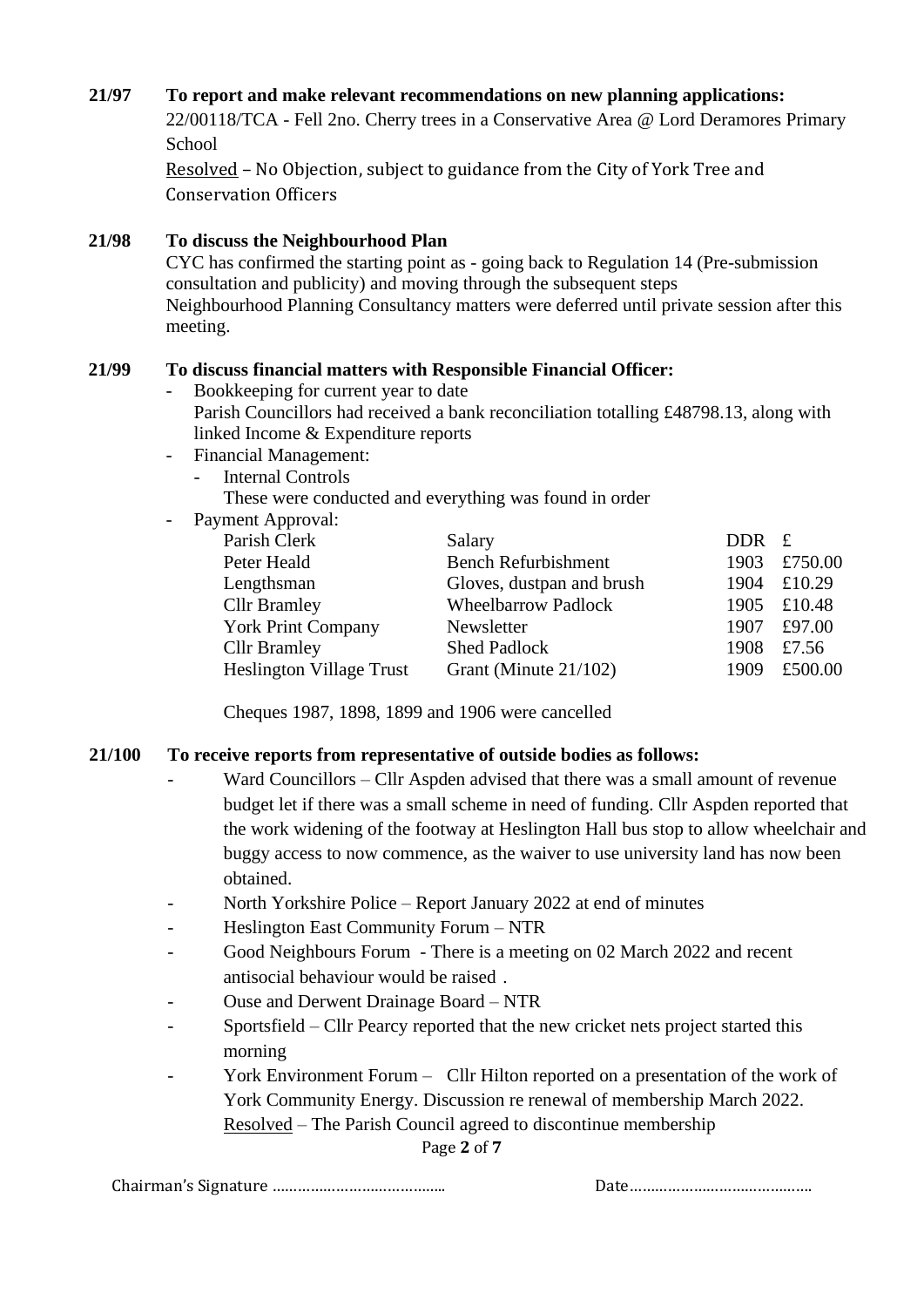- Alms Houses NTR
- Meeting Room Access Footpath Upgrade After choosing Option 1 as detailed in last months minute, CYC was now preparing disclaimers for the landowners to sign, which are the Parish Council who own the Meeting Room and those property owners, who own or have right of way over the affected land. The Meeting Room Committee continue to be kept updated through PC representative. The Village Trust, who have expressed a desire to see the designs, can do so via the Parish Council.

#### **21/101 To discuss/agree actions with long-standing matters:**

- Appearance of village – Cllr Aspden would report the rotten footpath sign at the Outgang - Memorial benches - The refurbishment was now complete. Another plaque application had been received and was work in process.

- **-** Highway matters NTR
- City of York Council:

- Article 4 (2) Direction – Edward Freedman, CYC had emailed today - "I am working on it this month and hope to get it to Business Support for sending out shortly. I will give you notice when it is due to be sent".

- Local Plan – The Phase 2 hearings start on Tuesday 15th March 2022 Cllr Blacketer questioned the duration of the Local Plan. Cllr Aspden expected that the duration would be as documented in the draft.

#### - University of York:

- Anti social behaviour – Cllrs Garner and Heap reported an increase in incidents, including rowdy behaviour, fireworks and Chinese lanterns. The latter events celebrating Chinese new year, had not been authorised through the University. Next year's events will have University involvement.

#### - Communication:

- Website Up to date with info received
- Broadband NTR
- Newsletter had been delivered

#### **21/102 To discuss correspondence received by the council:**

- Heslington Village Trust – Jubilee Event – Grant Request

Resolved – The Parish Council agreed a grant of £500.00 on condition that this contribution by the Parish Council is to be acknowledged on all printed publicity material.

- Tilbury Douglas Construction – A helping hand in the community

Resolved – The Parish Council would ask if any assistance was available for the Sportsfield

#### **21/103 To receive matters raised by members:**

- Cllr Pearcy raised the method used on the continent of scraping verges to be level with the road, which prevents flooding. Cllr Aspden would ensure CYC were aware of this.

- Cllr Heap reported the footpath from the Church to Kimberlow Hill, which was multi-use, but signage is confusing for pedestrians. Cllr Aspden would ask for a safety audit to be done. - Cllrs Aspden reported that the recruitment process was ongoing for a new school lollipop person.

- The Parish Council would send a thank you card to another volunteer who regularly litter picks and reports fly-tipping.

Page **3** of **7**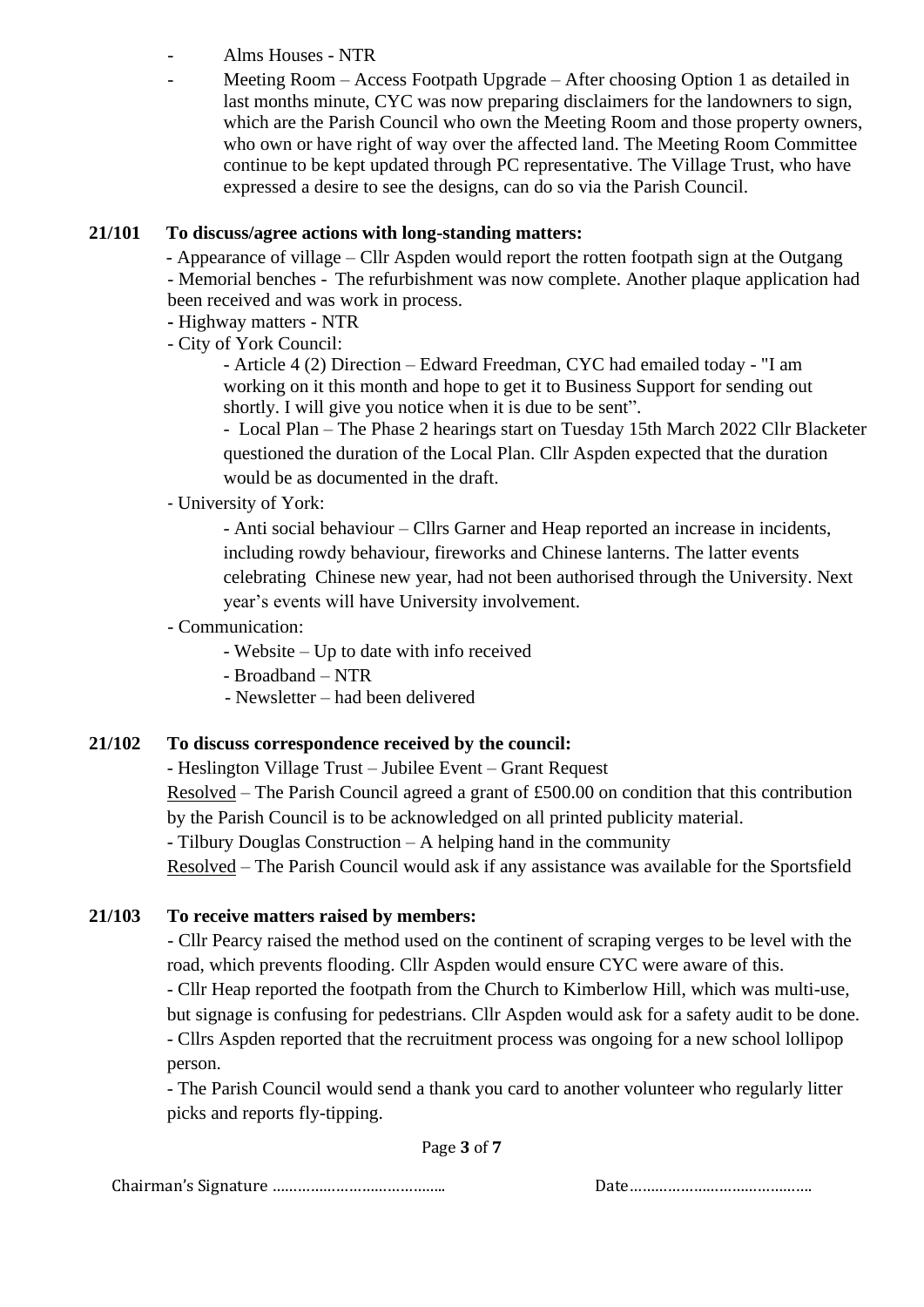- The Parish Council briefly discussed Jubilee projects and one suggestion was play equipment, so this would be an agenda an item at the next meeting.

#### **21/104 a) To confirm the details of the next meeting:**

15Mar22, 11Apr22, 17May22, 21Jun22, 19Jul22, 16Aug22, 20Sep22, 18Oct22, 15Nov22, 20Dec22

## **b) To confirm change of date for meeting in April 2022**

Resolved – This meeting would be held on Monday 11th

#### North Yorkshire Police Report – January 2022

| <b>Type of Incident</b> | <b>Time and Location.</b> | Heslington Report made and action taken by NYP                                     |              |
|-------------------------|---------------------------|------------------------------------------------------------------------------------|--------------|
|                         |                           |                                                                                    |              |
| <b>ASB-Nuisance</b>     | University Rd 9/1         | Mxed group of youths caught drinking alcohol on site that they had stolen from M&S |              |
|                         | University Rd 22/1        | Youths banging on security doors, causing issues                                   | 3            |
|                         | University Rd 23/1        | Youths causing issues in the area                                                  |              |
|                         |                           |                                                                                    |              |
| <b>ASB- Personal</b>    |                           |                                                                                    | $\bf{0}$     |
| <b>Burglary</b>         |                           |                                                                                    | 0            |
|                         |                           |                                                                                    |              |
| <b>Drugs</b>            |                           |                                                                                    | 0            |
|                         |                           |                                                                                    |              |
| <b>Vehicle</b>          |                           |                                                                                    | 0            |
|                         |                           |                                                                                    |              |
|                         |                           |                                                                                    |              |
| <b>Theft</b>            | James College 13/1        | Theft of bicycle from outside accomodation block                                   |              |
|                         | Ron Cooke Hub 13/1        | Theft of bicycle from bike racks                                                   | 4            |
|                         | Goodricke College 18/1    | Theft of bicycle from bike racks                                                   |              |
|                         | Hickleton Court 19/1      | Theft of bicycle from bike shed outside his address                                |              |
|                         |                           |                                                                                    |              |
|                         |                           |                                                                                    |              |
| <b>Violence</b>         |                           |                                                                                    | 0            |
|                         |                           |                                                                                    |              |
| <b>Criminal Damage</b>  | Morrell Library 20/1      | 5 youths causing issues, setting of fire alarms, causing chaos                     | $\mathbf{2}$ |
|                         | University Rd 24/1        | Youths causing issues, setting of fire alarms, causing chaos                       |              |

Page **4** of **7**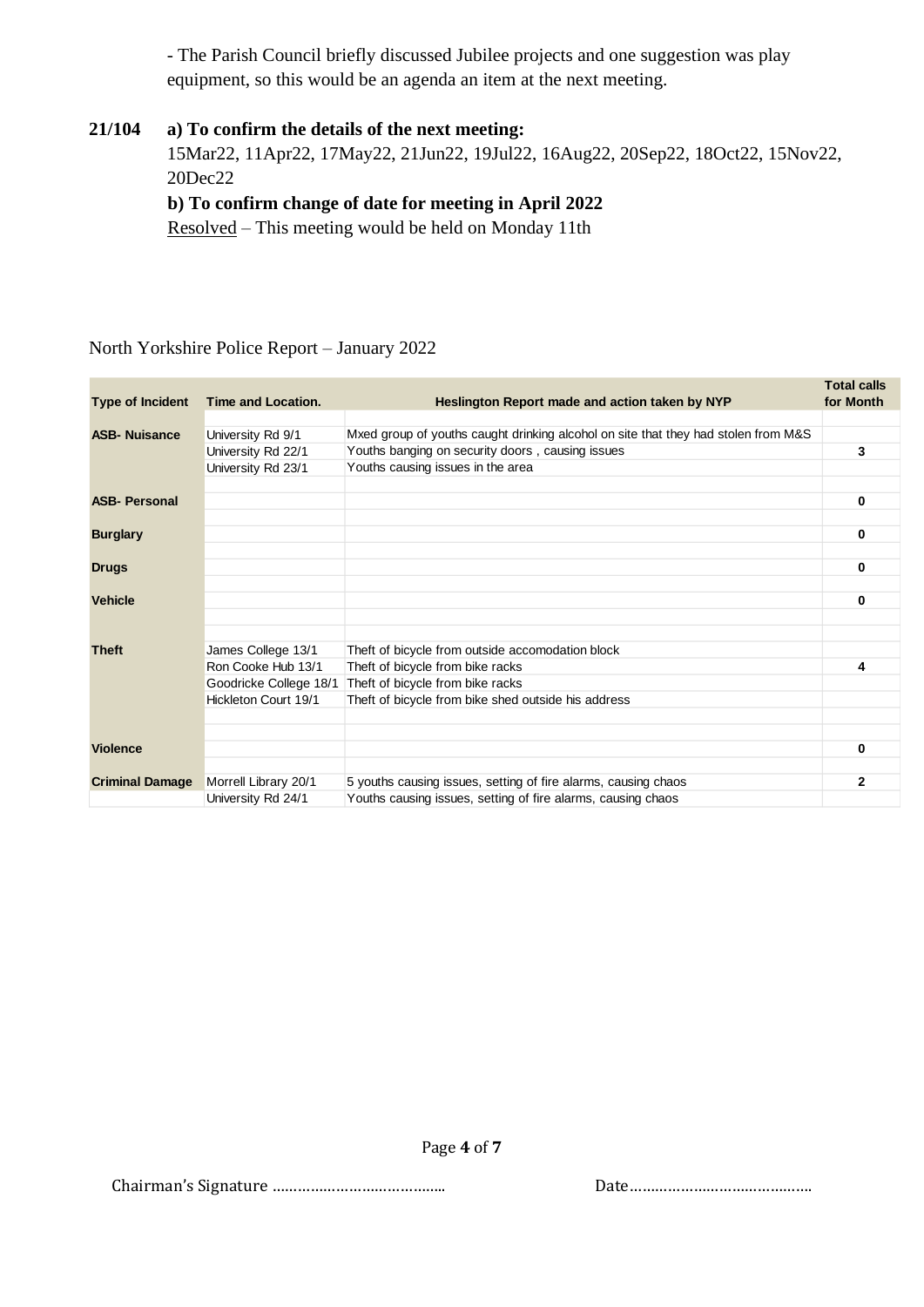

**Sustrans** Leeds Bridge House Hunslet Road Leeds LS10 1JN T: 0113 245 0006 Email: leeds@sustrans.org.uk www.sustrans.org.uk

# Summary Note

Meeting on Teams Monday, 14<sup>th</sup> February 2022 between:

| Katrina Adam, Natalie Rea, Rupert Douglas | Heslington Parish Council (HPC):<br>Pauline Bramley (Chair)<br><b>Richard Bramley</b><br>Rose Hilton<br><b>Tom Pearcy</b> |
|-------------------------------------------|---------------------------------------------------------------------------------------------------------------------------|
|-------------------------------------------|---------------------------------------------------------------------------------------------------------------------------|

Note created by Natalie Rea on 17<sup>th</sup> February 2022

## **Brief description of person(s) contacted:**

The invitees contacted were participating in the meeting as Parish Councillors for Heslington Parish Council.

## **A summary of your key points from our conversation:**

Concerns over the safety of all users of Common Lane/Long Lane and Langwith Stray, as stated in response to an earlier Wheldrake - Heslington Study. These safety concerns included:

- o The potential for accidents due to the 'grip holes' either side and high verges preventing easy escape off the road.
- o The frequent use of wide farm vehicles along these roads, which do not allow space for cyclists and walkers to get out of the road easily.
- o The introduction of passing places and concern over whether that would be sufficient to alleviate the issues with the width of the road, the lack of double bend visibility, and that you may get people parking in these spaces to start their cycle ride/walk.
- o Future maintenance of Common Lane, Long Lane and Langwith Stray as they are not currently maintained well. You suggested the drainage would likely need to be upgraded.

Page **5** of **7**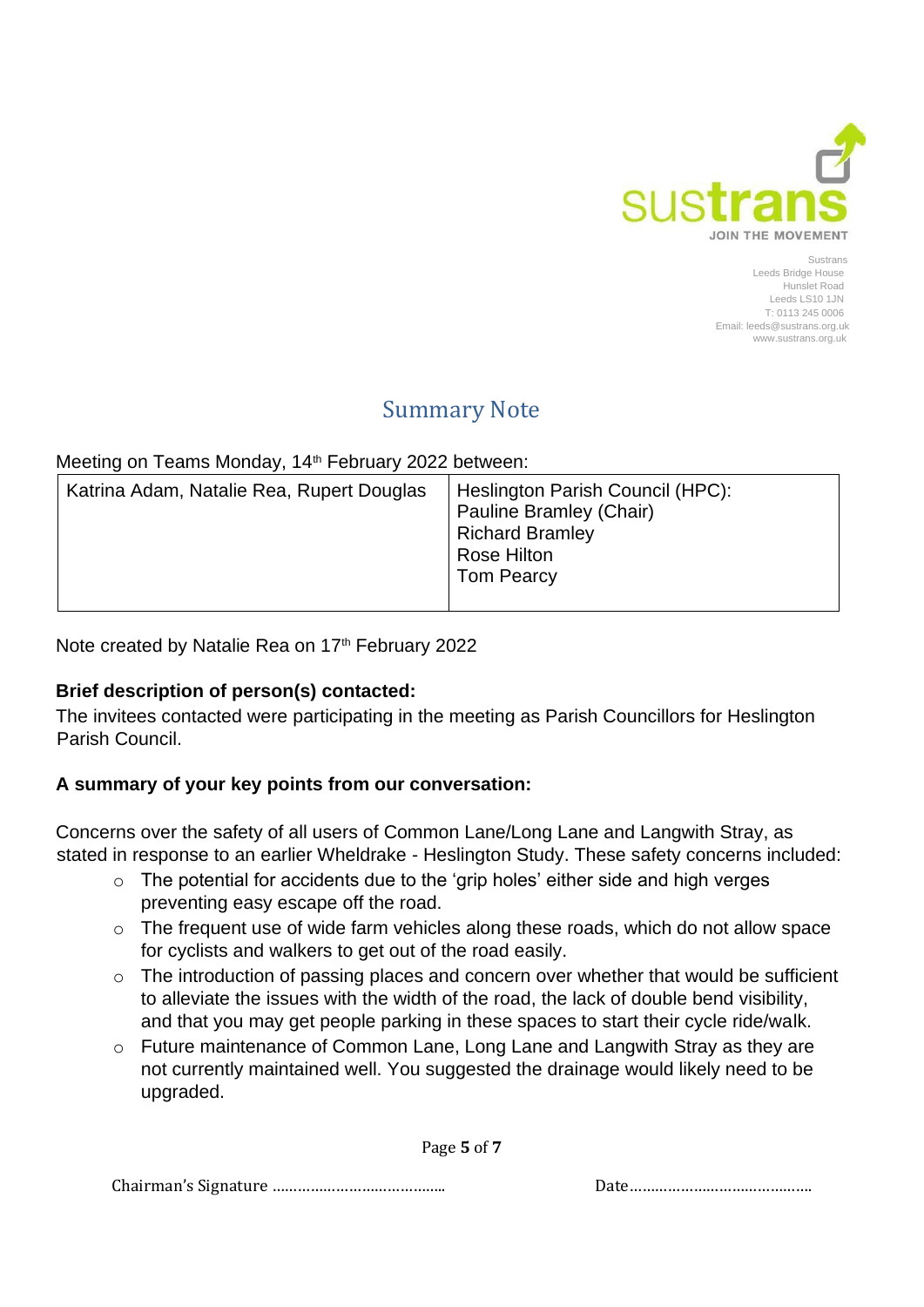Concerns over increased use of this road through connecting the villages of Heslington and Elvington by an active travel route/NCN and how this would have further safety implications given the roads constrained width. These concerns were:

- o Potential large increase in number of users coming through Heslington Main Street and onto historic rural lanes from two much larger villages in the short term, and possibly small town in the longer term (Langwith Garden Village Settlement). This is aswell as additional satellite villages.
- o That the route will not solely be used by cyclists and pedestrians, but also cars would be parking near off road sections to start a walk/cycle and motorbikes.

**Registered Office,** Sustrans, 2 Cathedral Square, College Green, Bristol BS1 5DD. T: 0117 926 8893 Registered Charity no. 326550 (England and Wales) SC039263 (Scotland) / Company Limited by Guarantee no. 1797726 / VAT Registration no. 416740656 / Printed on recycled paper

o Concerns over the introduction of lighting and associated environmental effects. You noted a significant moth population, alongside barn owls and bats (in relation to insect populations).

o Concerns regarding Illegitimate usage of the whole path, in particular motorcycles and the

interventions Sustrans will take to prevent this. You noted illegal motorbike use is already an issue on Tillmire Common SSSI. Sustrans would not recommend introducing barriers that restrict access for legitimate users and do not meet LTN 1/20 criteria. There are other measures than can be taken to deter motorbike and other illegal usage of cycling and walking routes such as involving the police, the local highway/public right of way authority and the local community.

- o Concerns over the historic rural single-track lanes on Common Lane, Long Lane and Langwith Stray being linked into the new development and the effect this increased usage would have on these roads.
- o Urbanisation and pollution of unspoilt countryside by light, litter, noise, and carbon emissions pollution alongside hard landscaping of green fields in the Green Belt.

#### **In summary:**

Heslington Parish Council is supportive of the principle of improving active travel links to Heslington but continues to express considerable reservations about the feasibility of the currently suggested alignment.

Please advise Sustrans if there are any errors or omissions within these notes of our conversation, as they may affect any subsequent decisions on whether or not a scheme is deemed to be viable.

Similarly, please advise Sustrans if you reconsider your position in the future.

## How we use your data